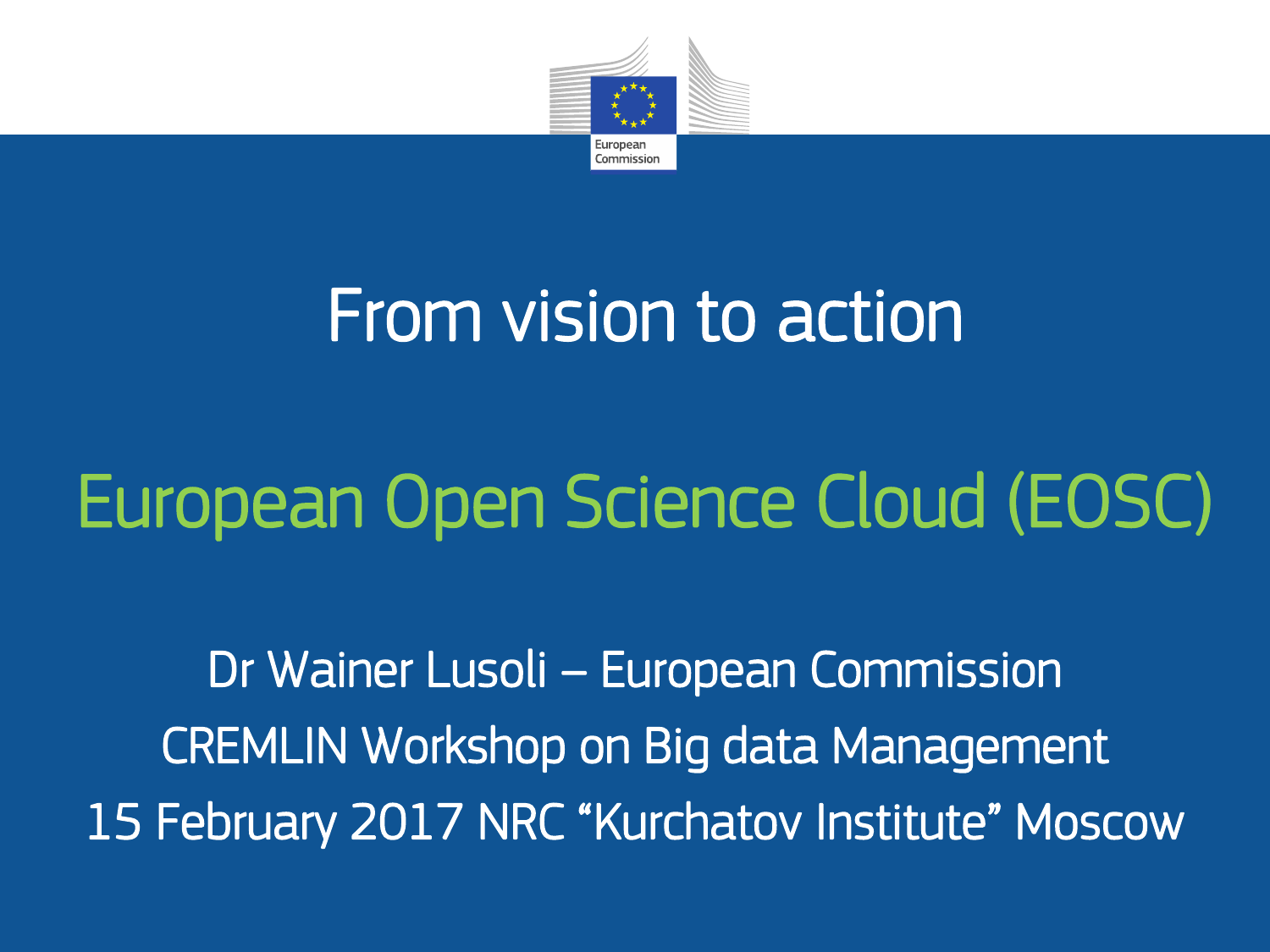

#### The Commissioner's vision



"Europe's final transition must be one from fragmented data sets to an integrated European Open Science Cloud. By 2020, we want all European researchers to be able to deposit, access and analyse European scientific data through a European Open Science Cloud.."

Speech by Commissioner Carlos Moedas in Amsterdam, NL: "Open science: share and succeed", 4 April 2016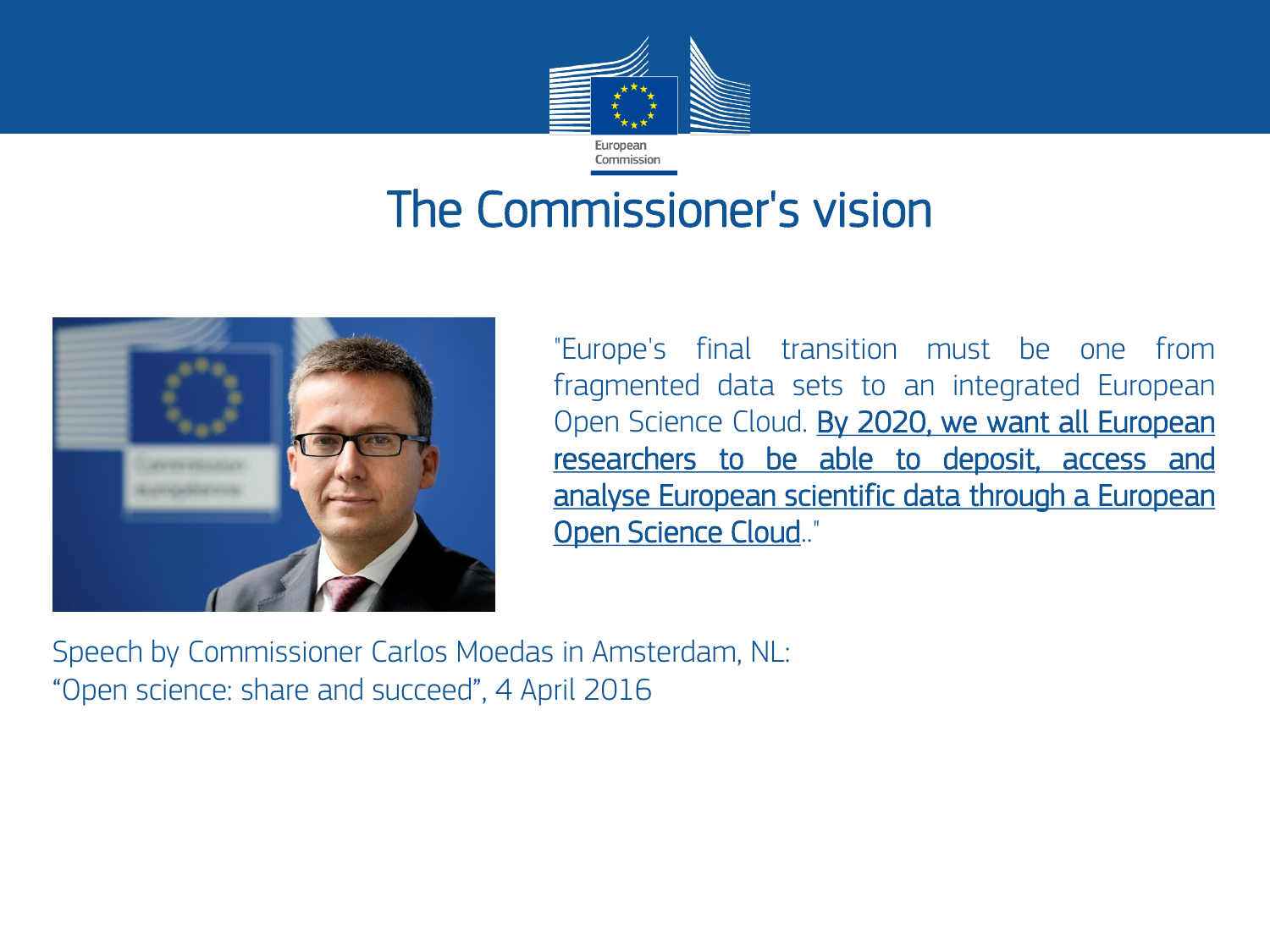

## Communication 2016/178 : European Cloud Initiative

Part of DSM strategy (19 April 2016), strong political support.

- o 'Game-changing policy', a 'vision'.
- o Commissioners Moedas and Oettinger worked jointly.
- o Supported by Pres. Juncker, VP Ansip, Ch. Merkel, LUX Presidency, NL Presidency, 2 sets of COMPET Council Conclusions, EP ITRE/IMCO Joint Report on DSM Act, EESC, …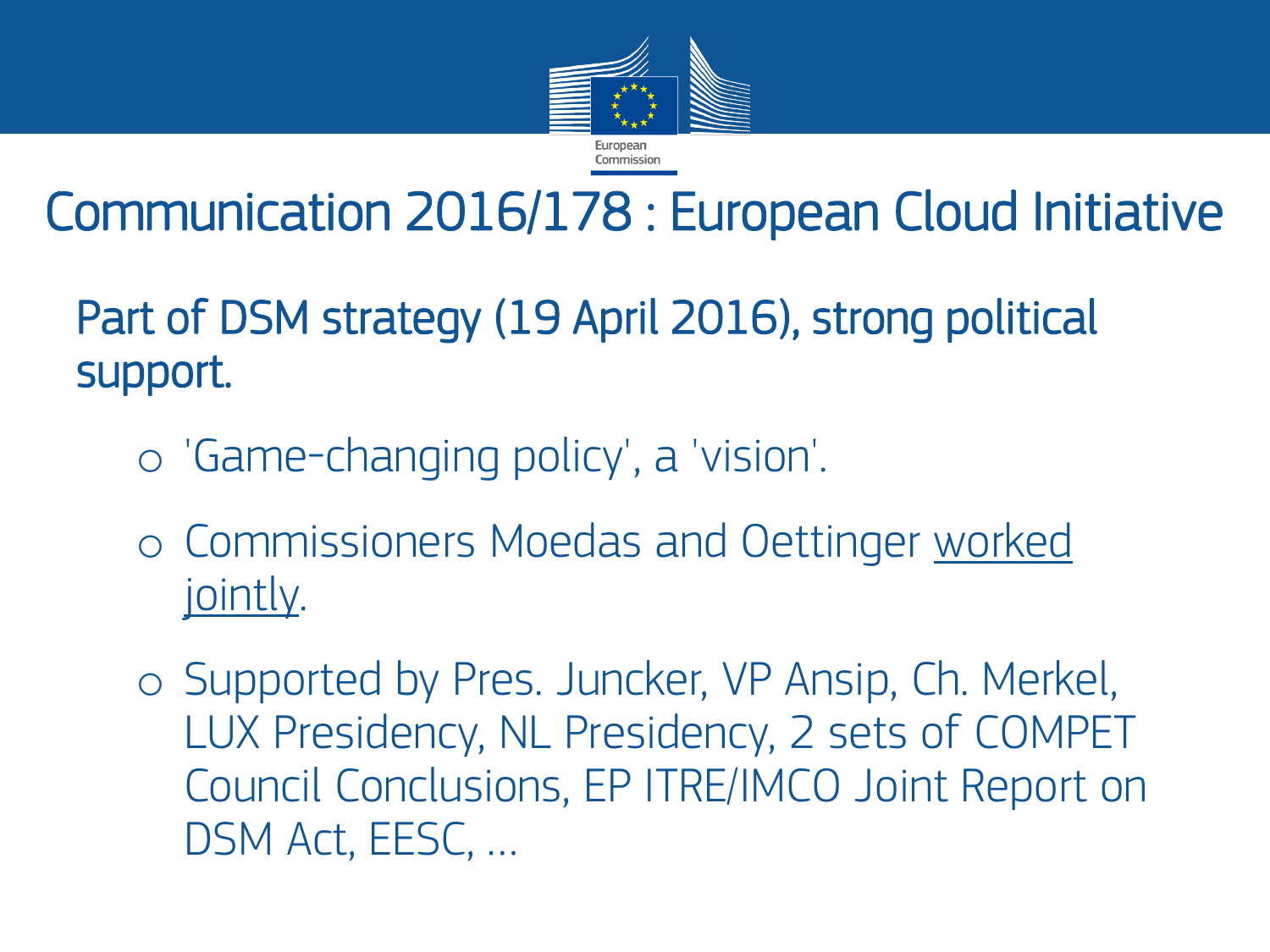

#### A truly European project

- o The European Commission (e.g. DG RTD, DG CNECT)
- o OSPP representing all sectors, including business *(19 Sept 2016)*
- o 8 (technical) Expert Groups notably HLEG EOSC
- o Member States (ministries & national funding agencies)*– workshop on 29 June 2016*
- o Council *29 November 2016 COMPET Council: first state of play on the EOSC*
- o EP (ITRE, IMCO) *INI Report expected in Jan 2017*
- EESC, CoR and other stakeholders with advisory roles
- o Discipline specific scientific communities & participants in H2020 execution (e.g. Dec 2016 – start of INFRADEV-4 project)
- o Global partners(e.g. OECD, G7) *March 2017 joint workshop*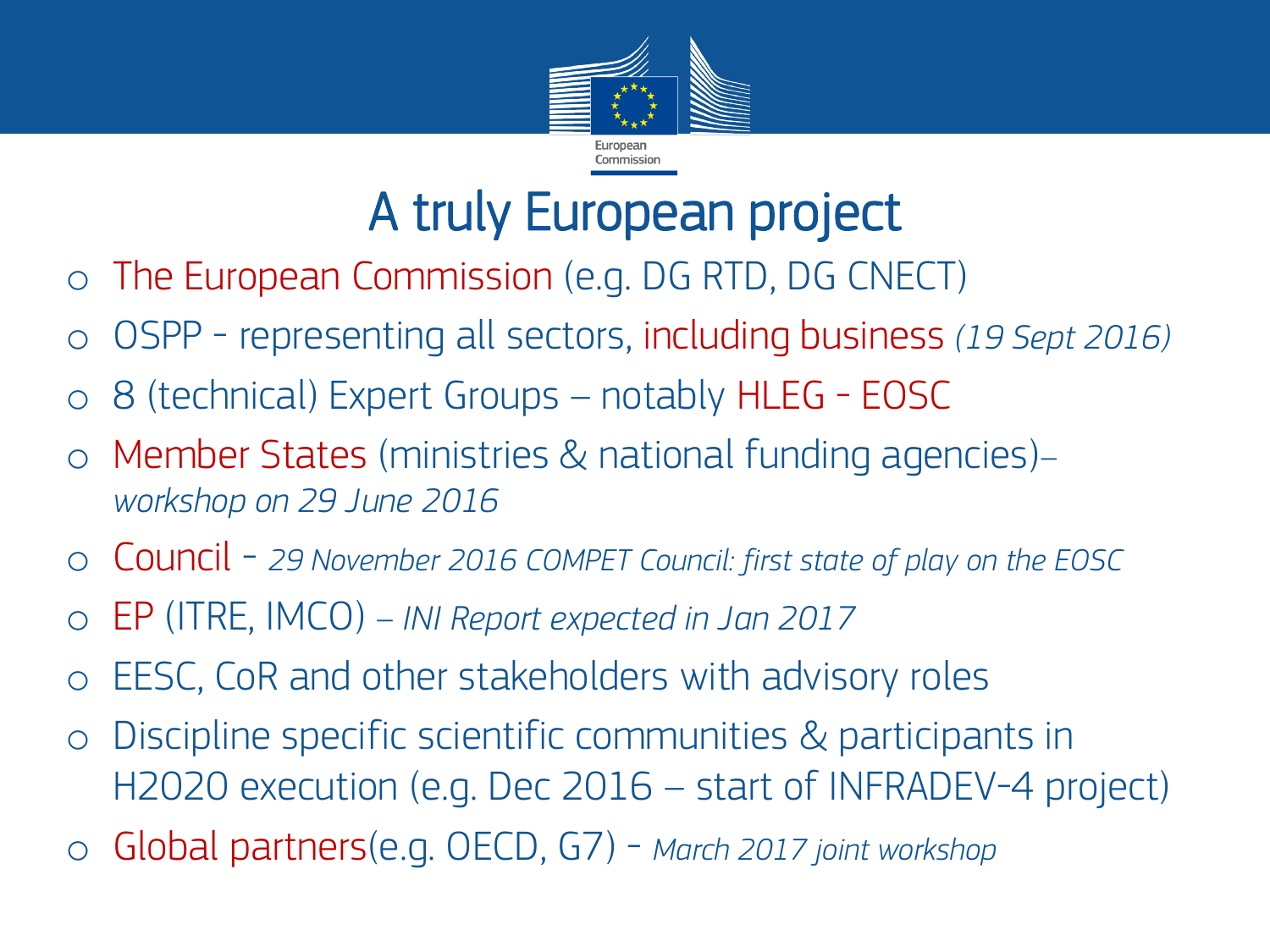

## Key challenges

- $\circ$  Still a lack of widespread **awareness** of the value of data and of incentives for data sharing.
- o Lack of common standards to ensure **inter-operability** of data.
- $\circ$  Not enough hardware capacity for scientific computing, storage, connectivity.
- o Fragmentation and lack of coordination over different scientific communities and countries.
- $\circ$  Need to translate recent changes in privacy, data protection and copyright rules to the research data domain.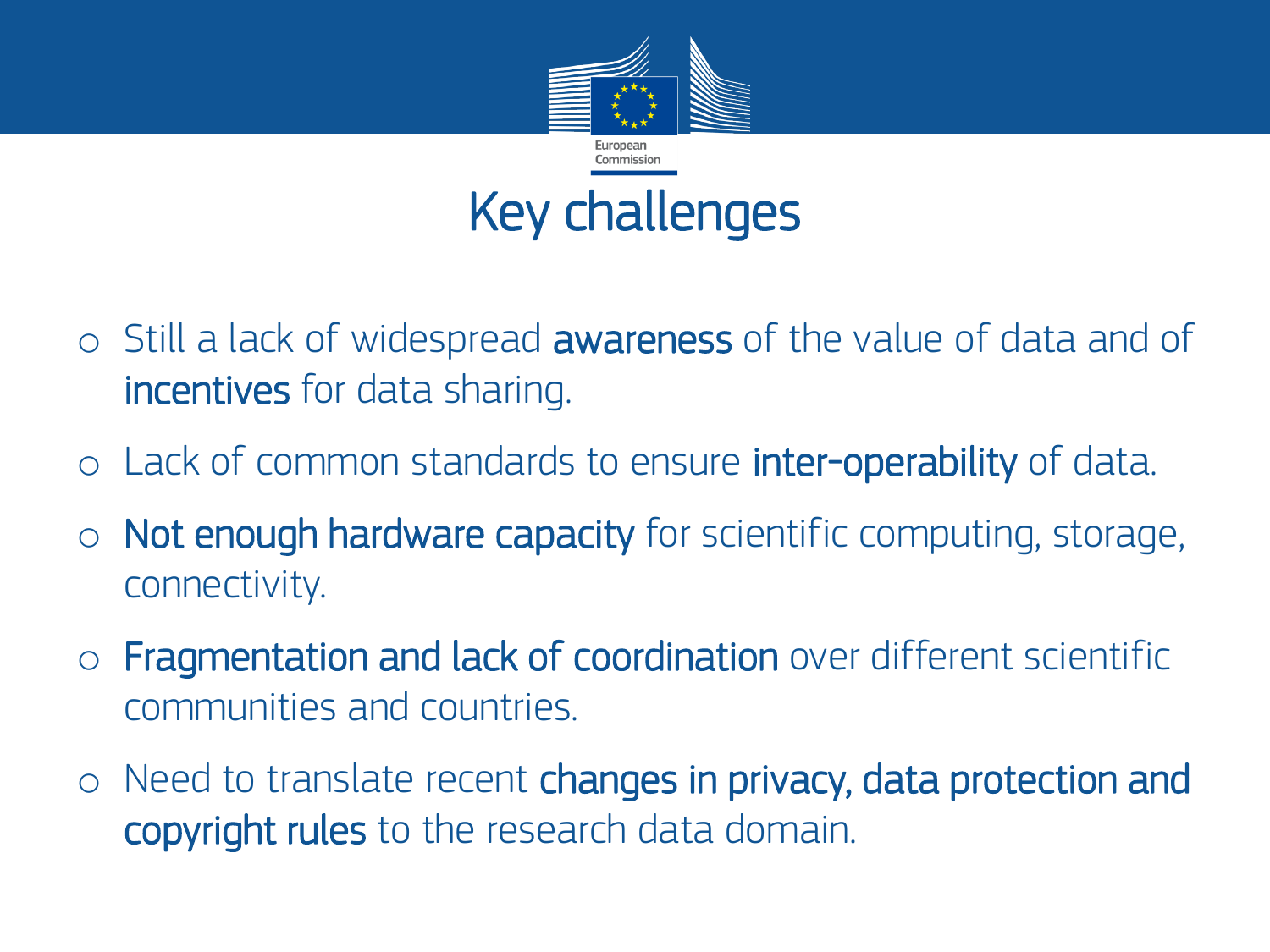

#### European Cloud Initiative: pillars

- 1. European Open Science Cloud.
- 2. European Data Infrastructure.
- 3. Widening the user base (e-gov & industry) and building trust (certification and standards).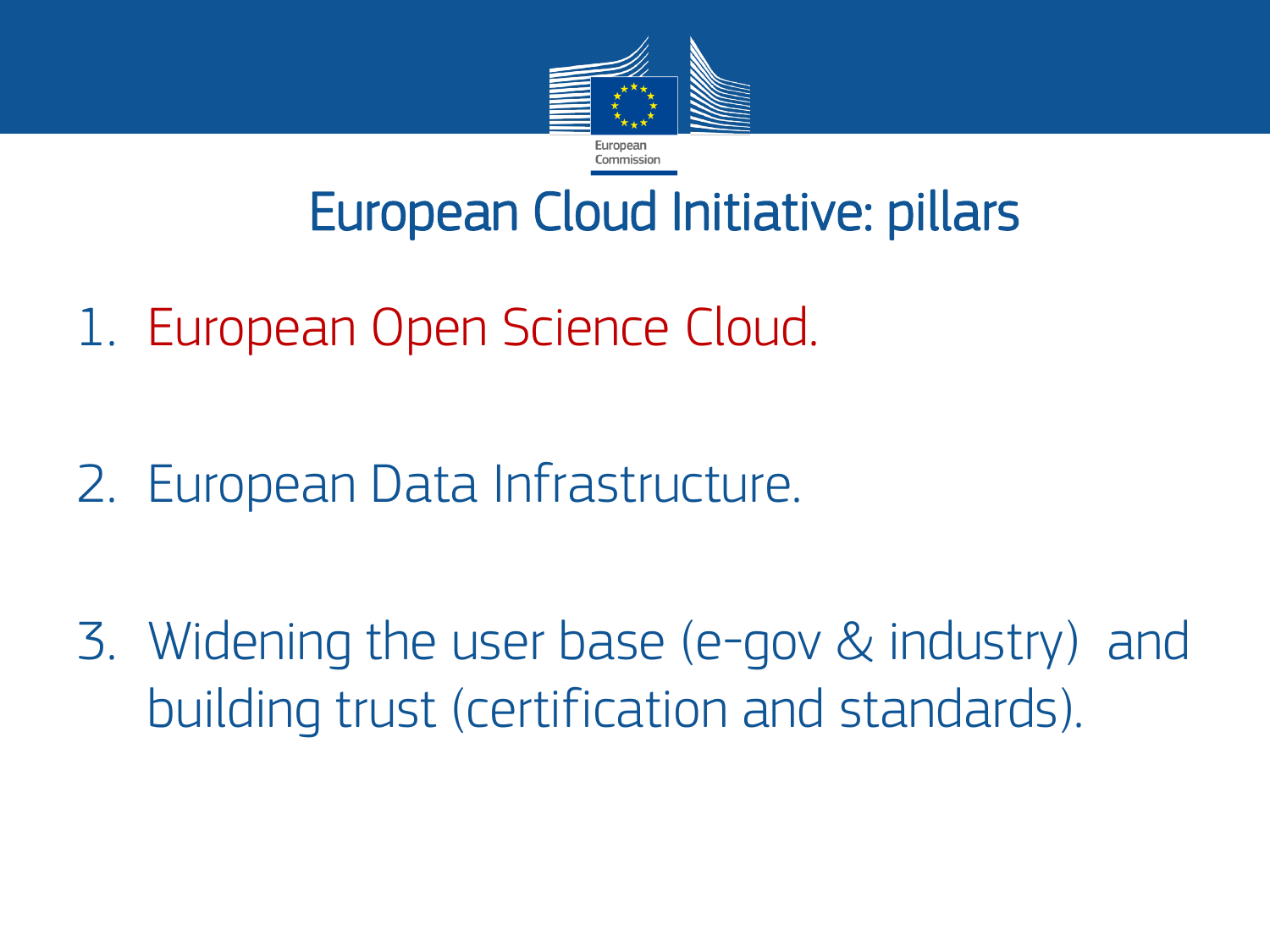

#### European Open Science Cloud

- o The cloud will federate existing and emerging horizontal and thematic data infrastructures, effectively bridging todays fragmentation and adhoc solutions.
- o It will provide 1.7m EU researchers an environment with free, open services for data storage, management, analysis and re-use across disciplines.
- o It will add value (scale, data-driven science, inter-disciplinarity, data to knowledge to innovation) and leverage current and past infrastructure investment (10b per year by MS, two decades EU investment)..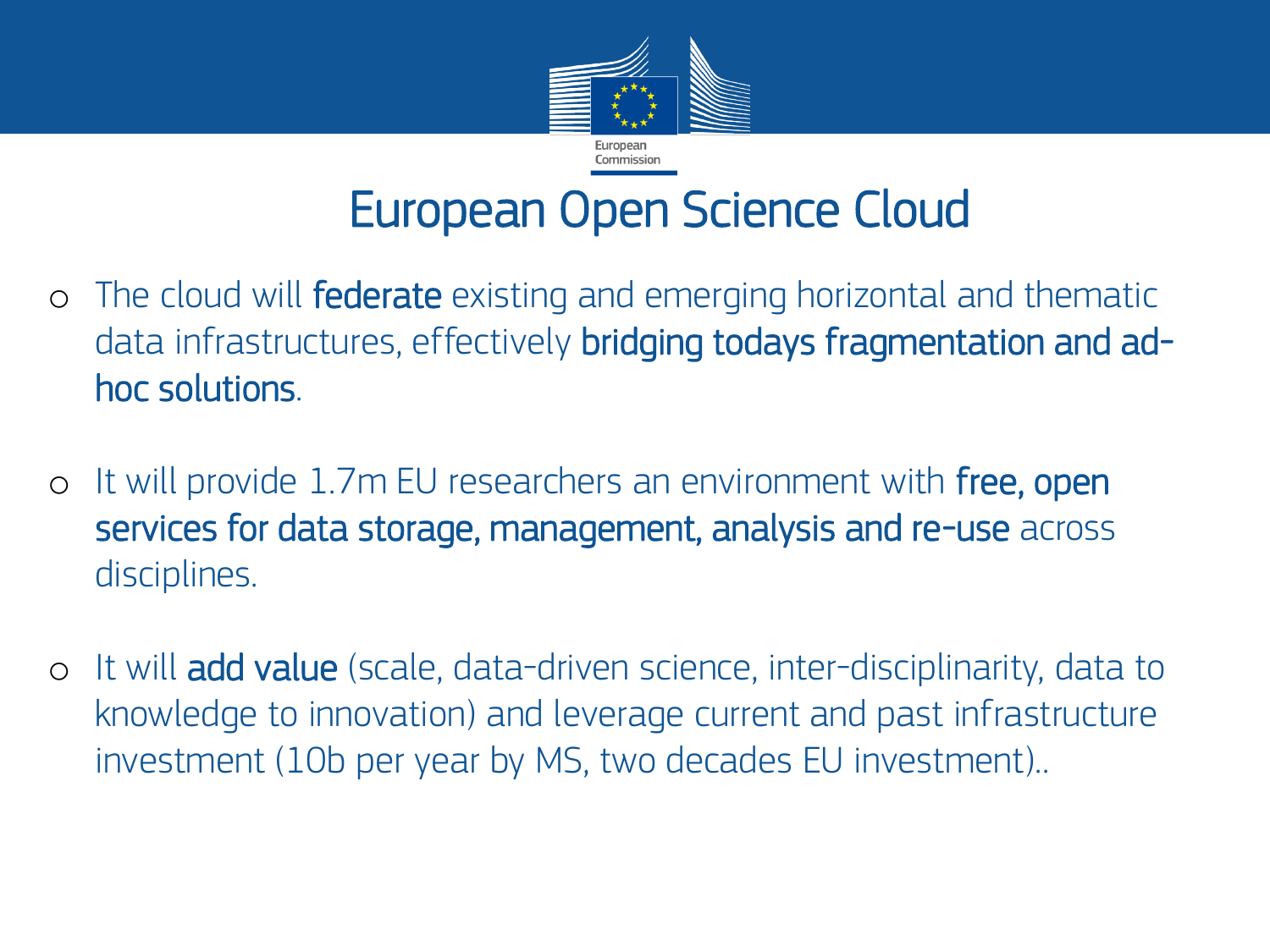#### **EUROPEAN OPEN SCIENCE CLOUD**

BRINGING TOGETHER CURRENT AND FUTURE DATA INFRASTRUCTURES

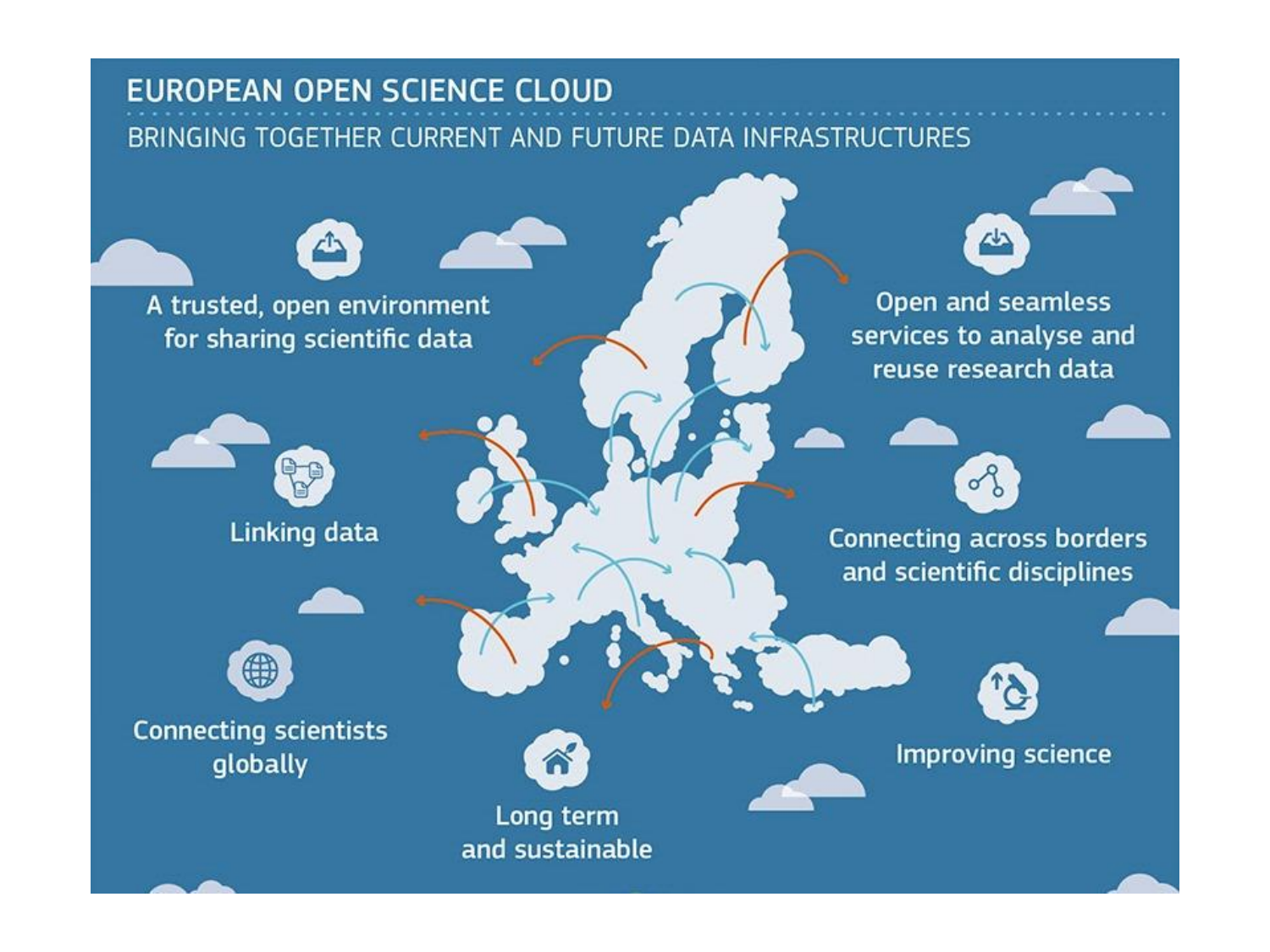

#### Policy actions directly foreseen in the Communication

- o Open research data the default option in H2020, preserving opt-outs.
- o Action Plan for scientific data interoperability, including 'meta-data', specifications and certification.
- o Encourage scientific data sharing by creation of incentive schemes, rewards systems and education and training programmes for researchers and businesses to share data.
- o Foster global cooperation and to create a level playing field in scientific data sharing and data-driven science.
- o Roadmap for governance and financing mechanisms for the EOSC.
- o Horizon 2020 to consolidate and federate e-infrastructures, research infrastructures and scientific clouds, support development of cloud-based services for Open Science.
- o Connect priority European and national research infrastructures to the EOSC.
- o Widening the European Open Science Cloud to all EU-28 Member States (e.g. ESIF)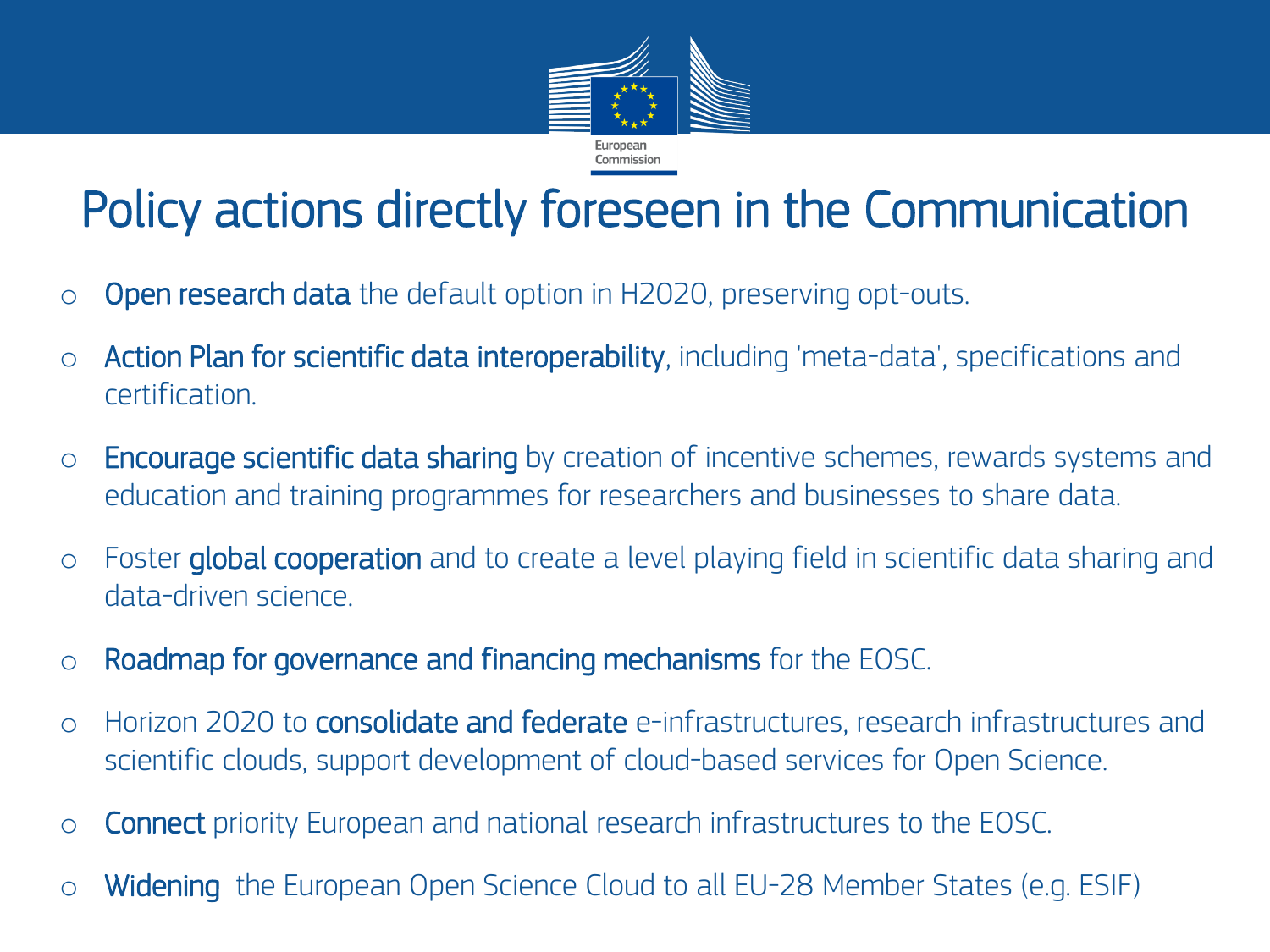#### Policy actions foreseen in the COM

#### Content (open data)

Make Open research data default in H2020 Foster scientific data sharing in MS

#### (Open data) Infrastructure

Action Plan for scientific data Interoperability (e.g. FAIR) Connect key EU RI (e.g. ESFRIs) Consolidate / federate data-infrastructures

#### **Governance**

Develop roadmap for governance and financing Create a global level playing field for research data sharing Widen user-base to public services, Industry and EU-13

Hardware Infrastructure (CNECT) High-Performance Computing

Big-data storage

High-speed connectivity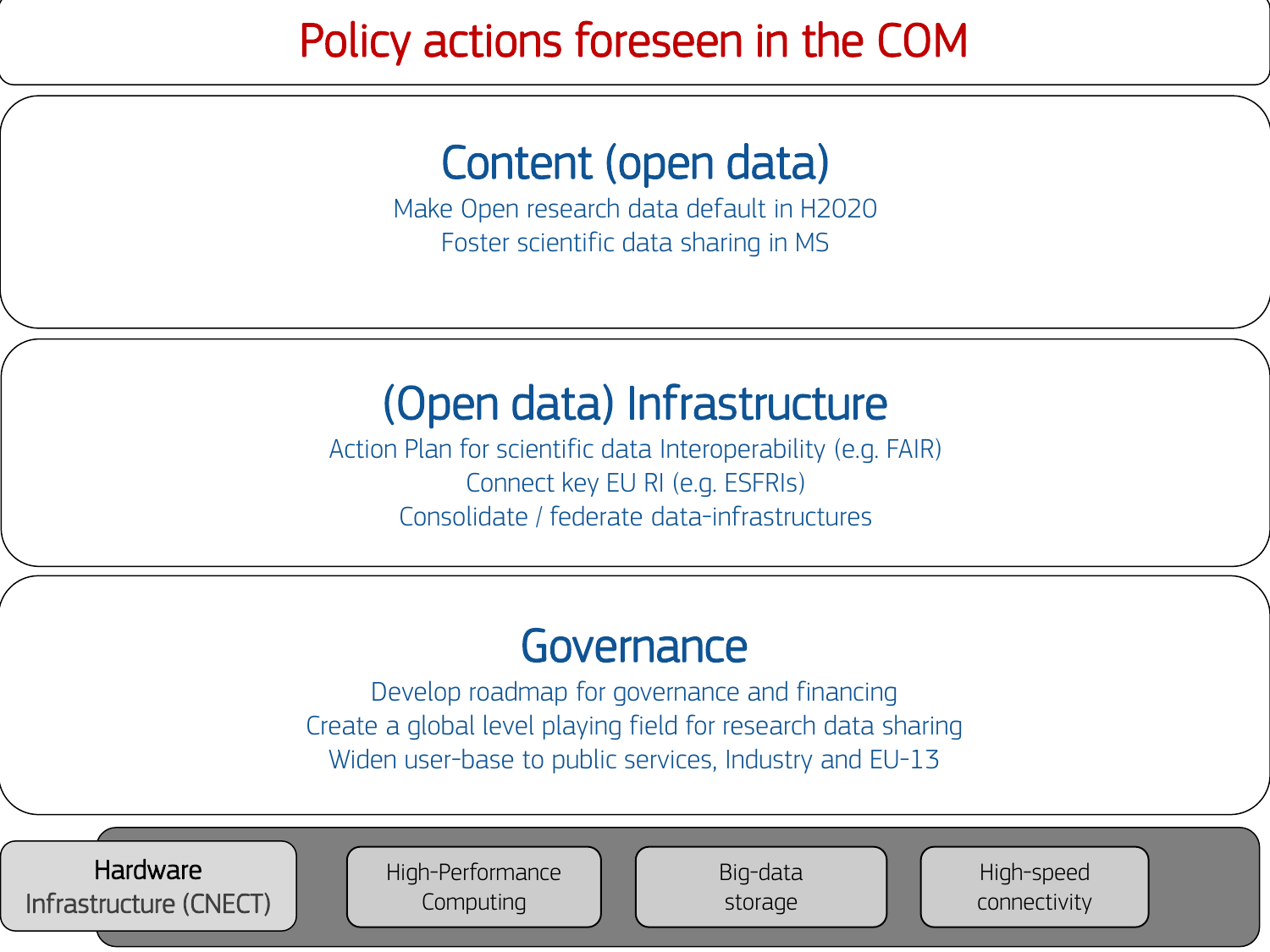

-driven science)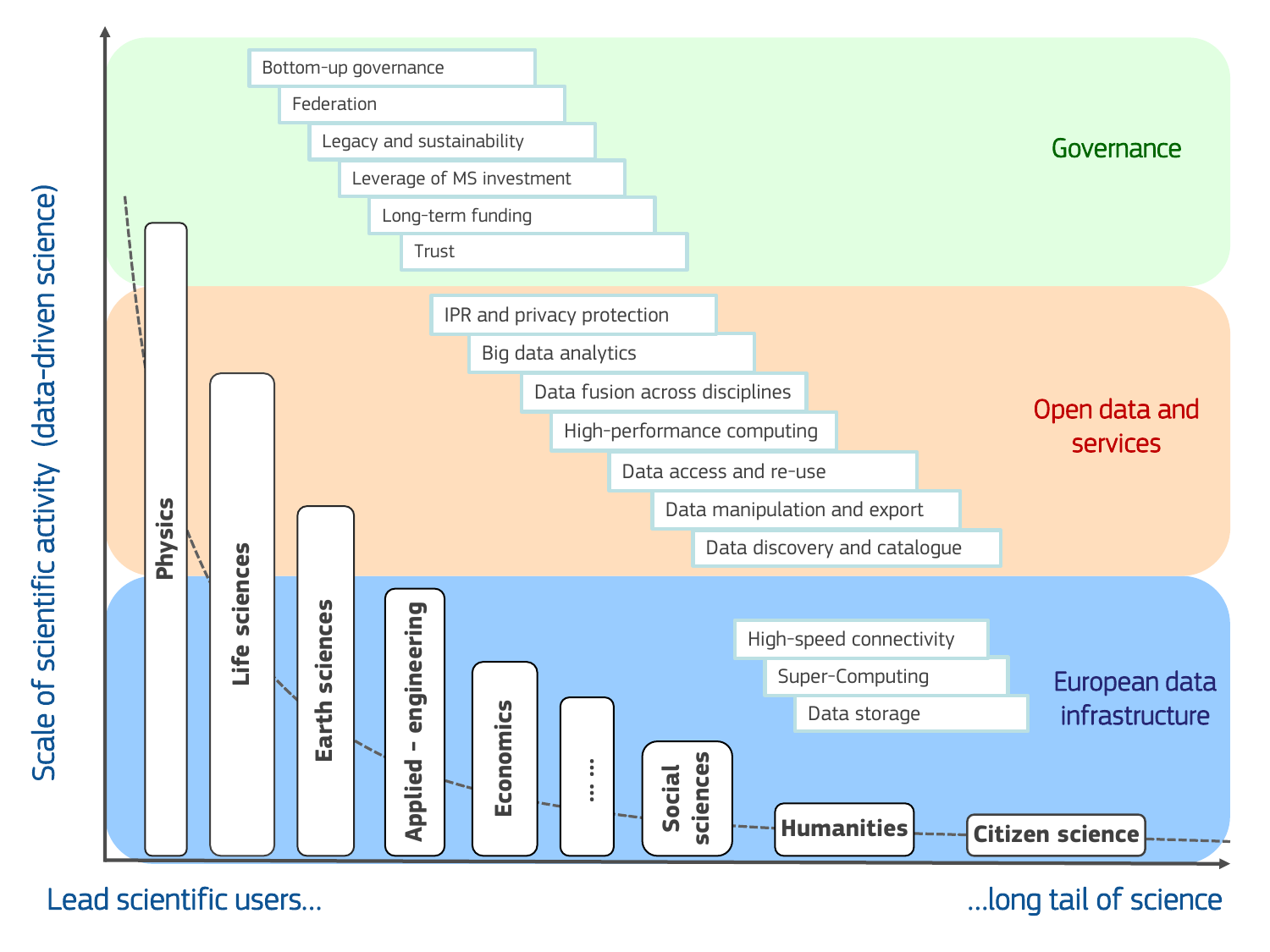

## Commission High Level Expert Group European Open Science Cloud (HLEG EOSC)

- o Set up on 16 September 2015.
- o 10 members 8 EU and 2 non-EU observers.
- o Chaired by Professor Barend Mons until December 2016.
- o Listed in the [Commission transparency register.](http://ec.europa.eu/transparency/regexpert/index.cfm?do=groupDetail.groupDetail&groupID=3353)
- o 4 meetings, 2 stakeholder workshops, several external presentations, extensive community engagement.
- o Report on 10 October 2016, > 2000 downloads, one of biggest Communication successes of DG RTD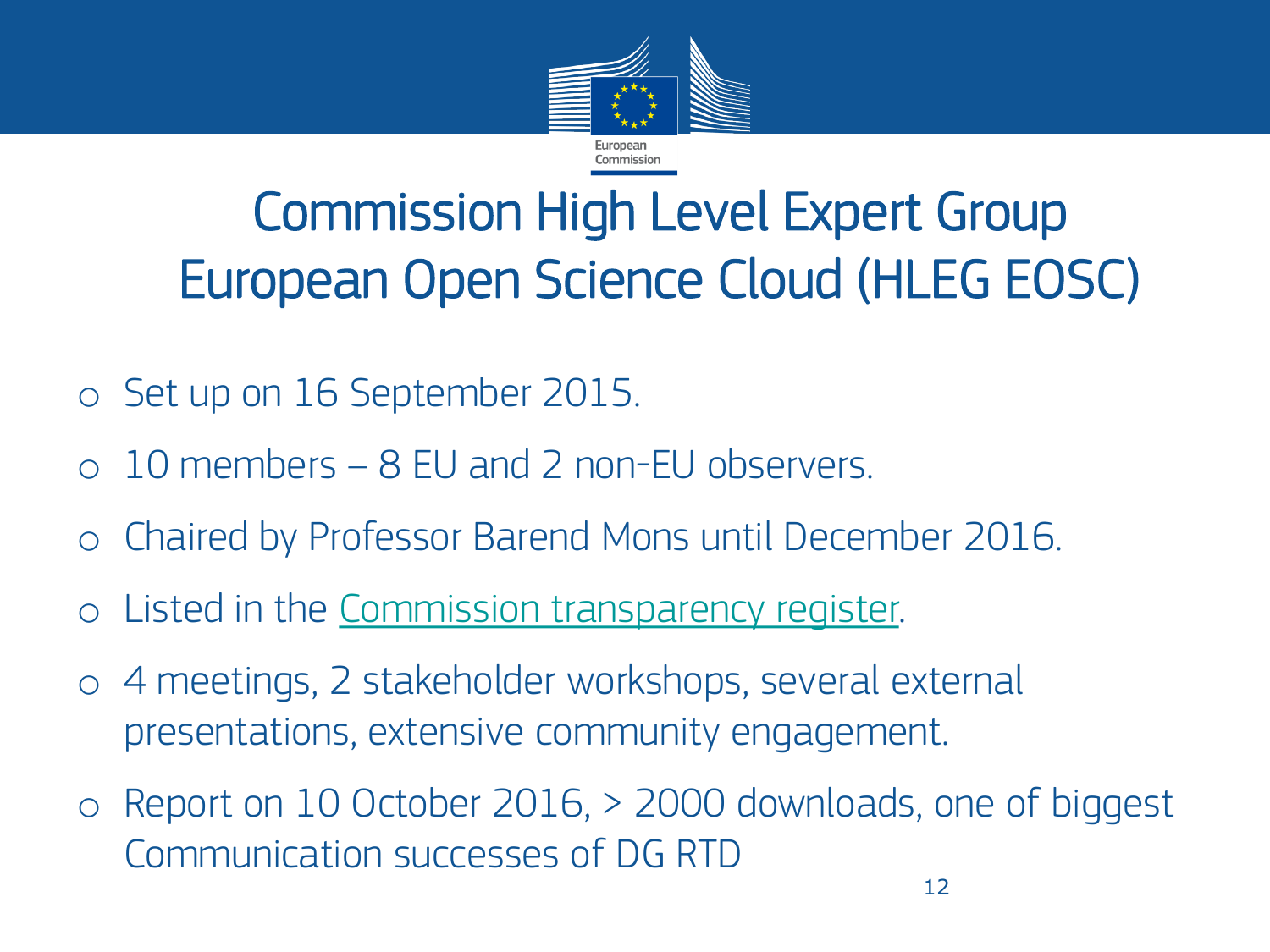

#### HLEG EOSC report (11 October 2016)

Publication of First report by the Commission High Level Expert Group on the European Open Science Cloud

Including recommendations on Policy, Governance and Implementation

http://ec.europa.eu/research/openscience/index.cf m?pg=open-science-cloud



Realising the European **Open Science Cloud** 

report and recommendations<br>le Commission High Level Expert Group<br>le European Open Science Cloud

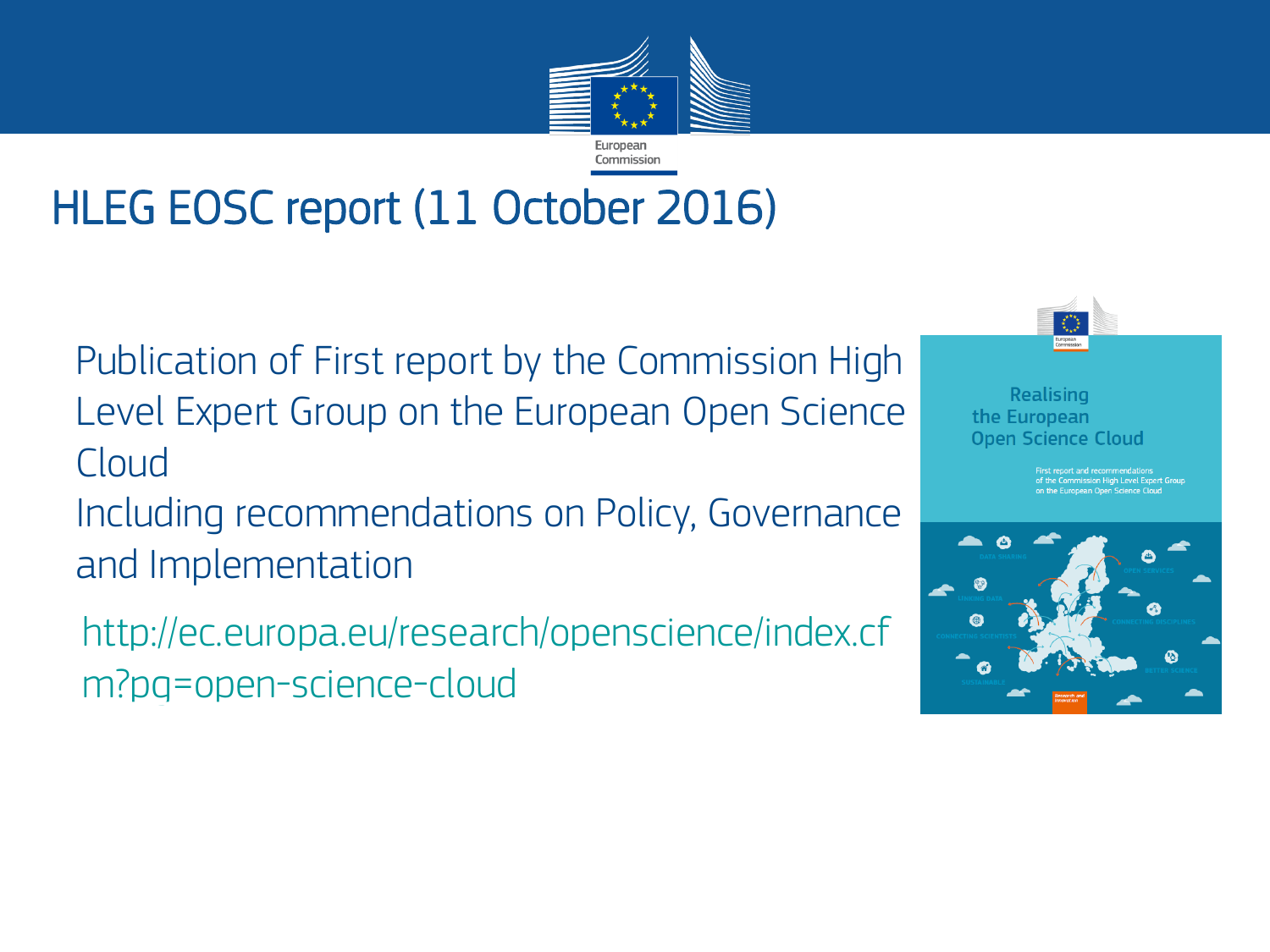

#### Recommended Action in the HLEG Report

- $\circ$  Innovative (new) **funding schemes**.
- o Connect key national scientific data infrastructure / ESFRIs ("the gems" of Europe).
- o Modern reward and recognition practices to support data sharing and re-use.
- $\circ$  Training and career perspective for **core data experts** (fund a concerted effort to locate and develop Data Expertise in Europe).
- o Cross-disciplinary collaboration: review, funding and infrastructure.
- o Data formatting, terminology/identifier mappings and provenance to be organised –interoperability plans (DMPs).
- o **One governance** (light, international).
- o **Rules of Engagement** for both use and service provision in the EOSC.
- o Appropriate data management and stewardship of research proposals and funding.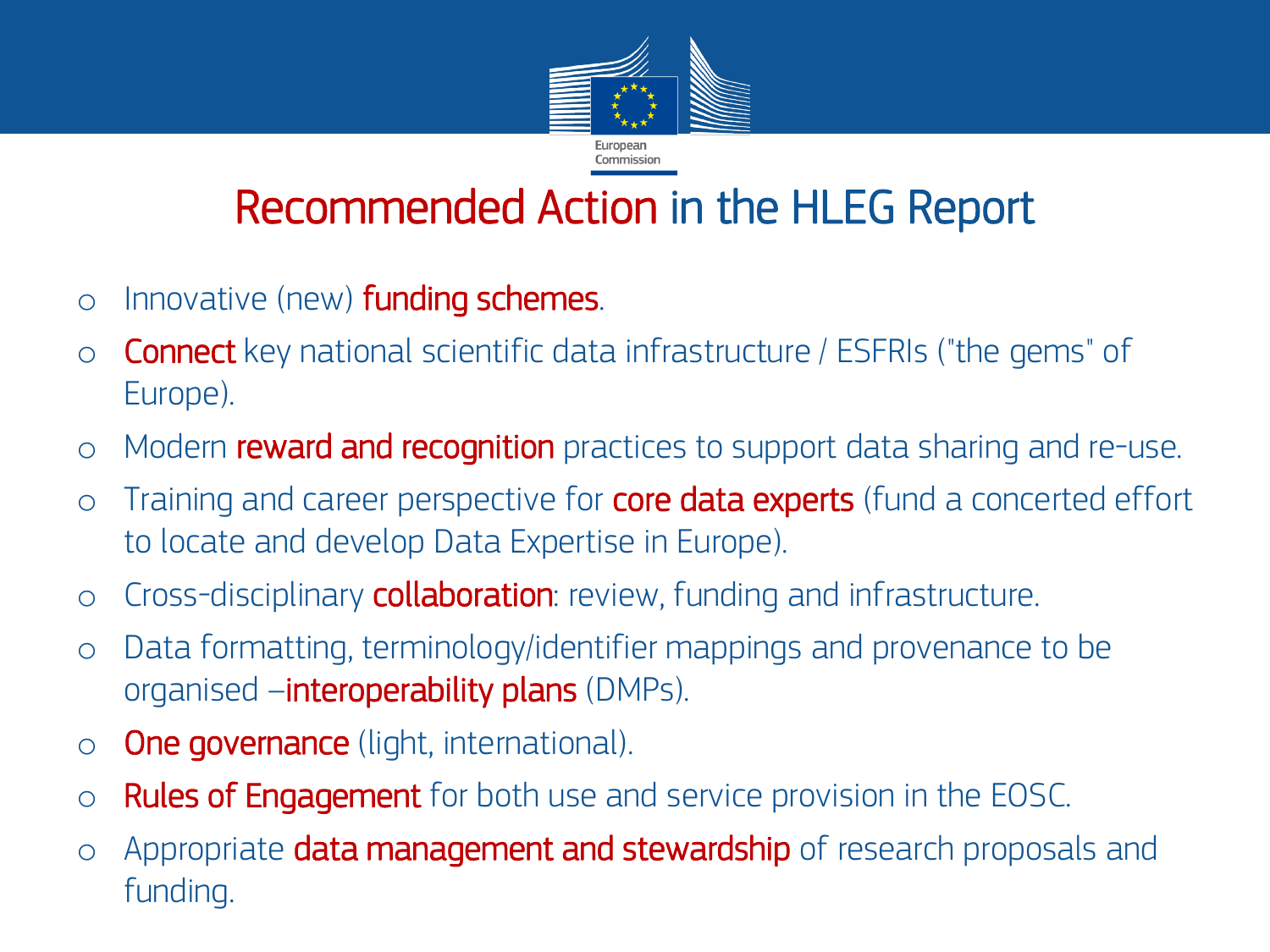

# Not a cloud 'made in Brussels'

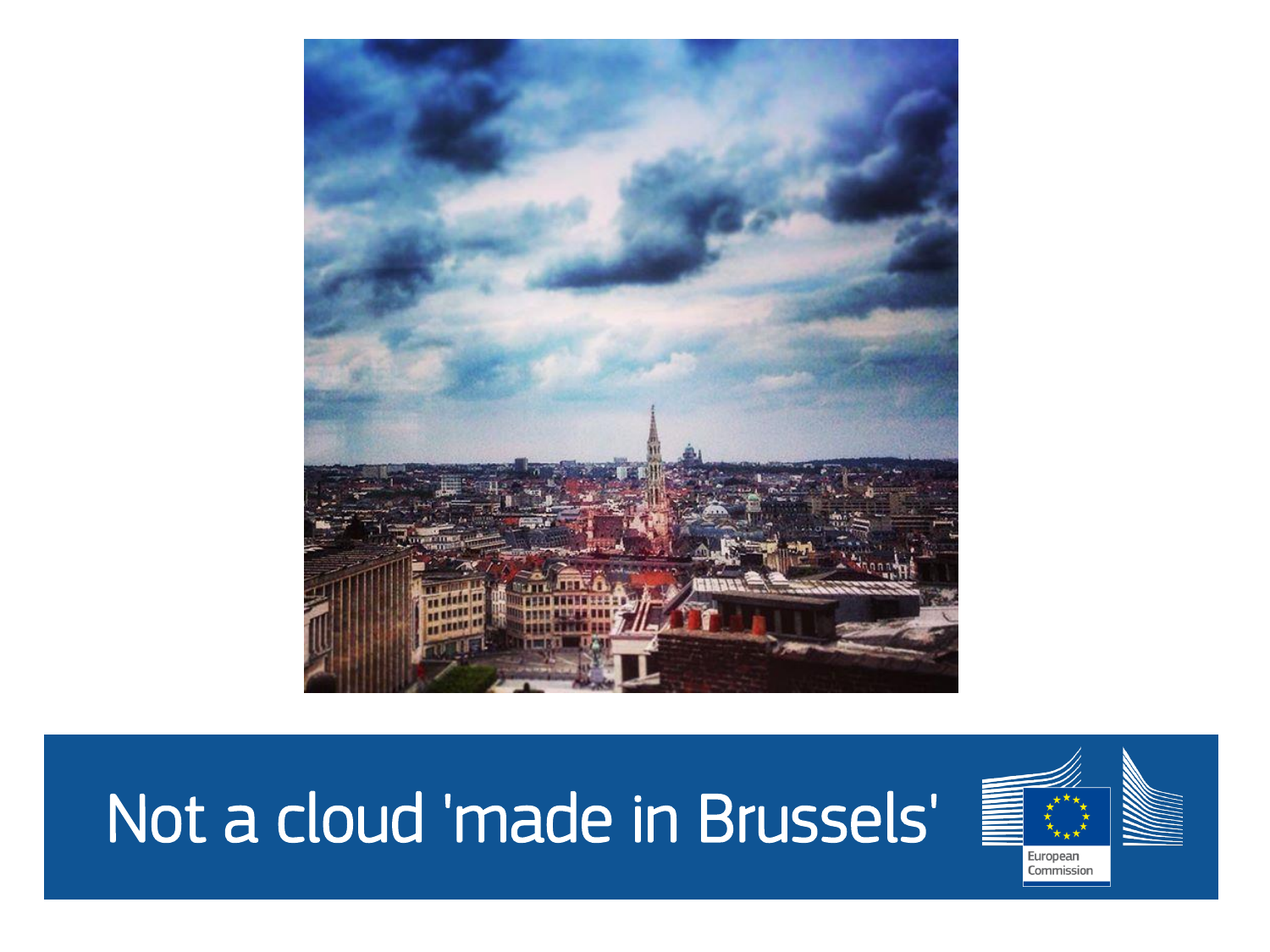

#### The way ahead for the Commission

- o Roadmap with clear rules of participation in the EOSC (2016- 2017);
- o Action Plan for Interoperability (2017);
- o H2020 Open Data= default option from 2017;
- o Build on synergies (FP actions, regional smart specialisations strategies, ESIF…) and federate;
- o Integration of e-infrastructures and connection of ESFRI projects (H2020 WP 2018-2020);
- o Widen participation to all scientific communities and sectors;
- o Strengthen the Global level playing field (OECD, G7).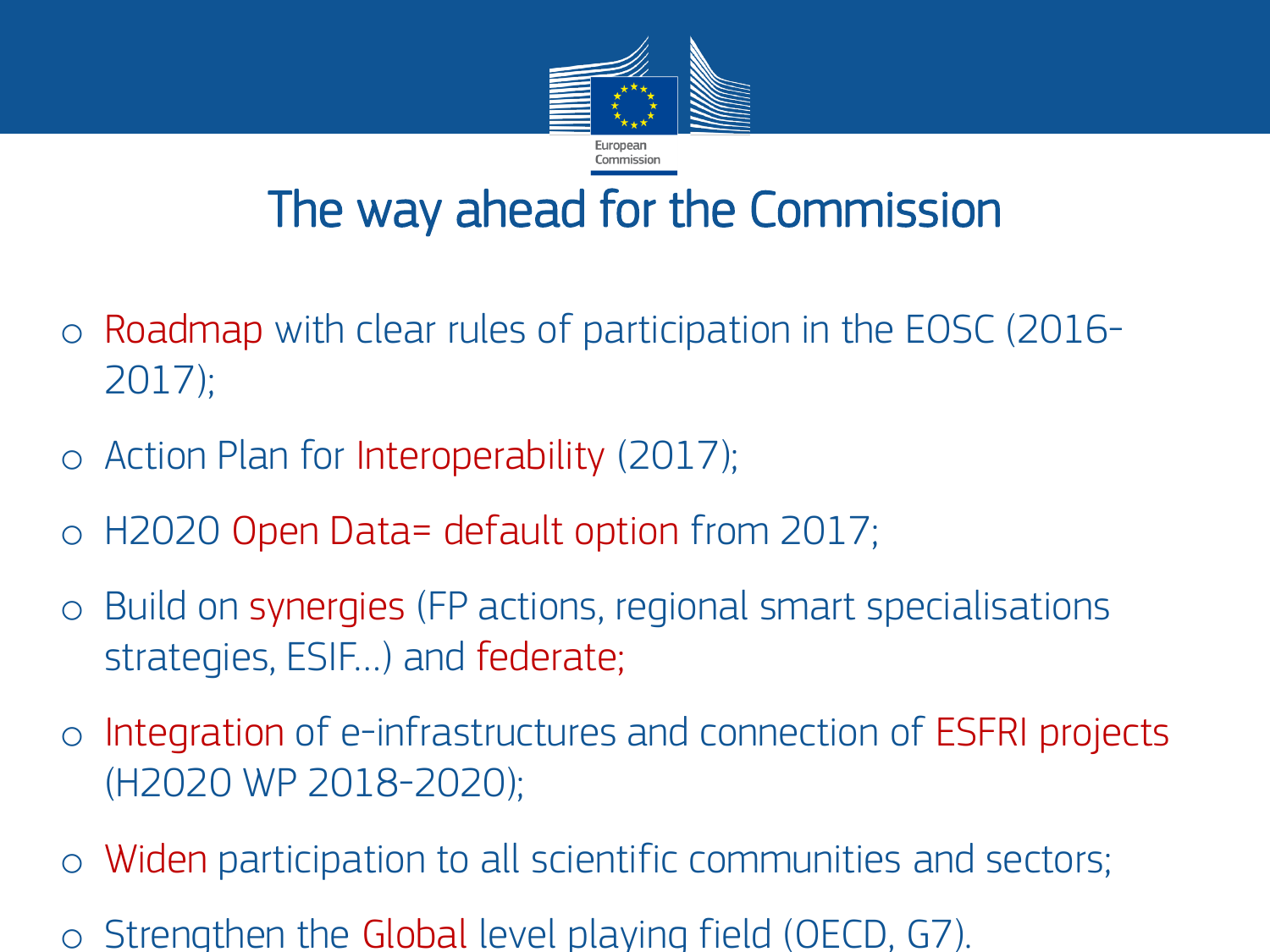#### EOSC funding and governance – **Phase 1** – 2017/19 (simplified)

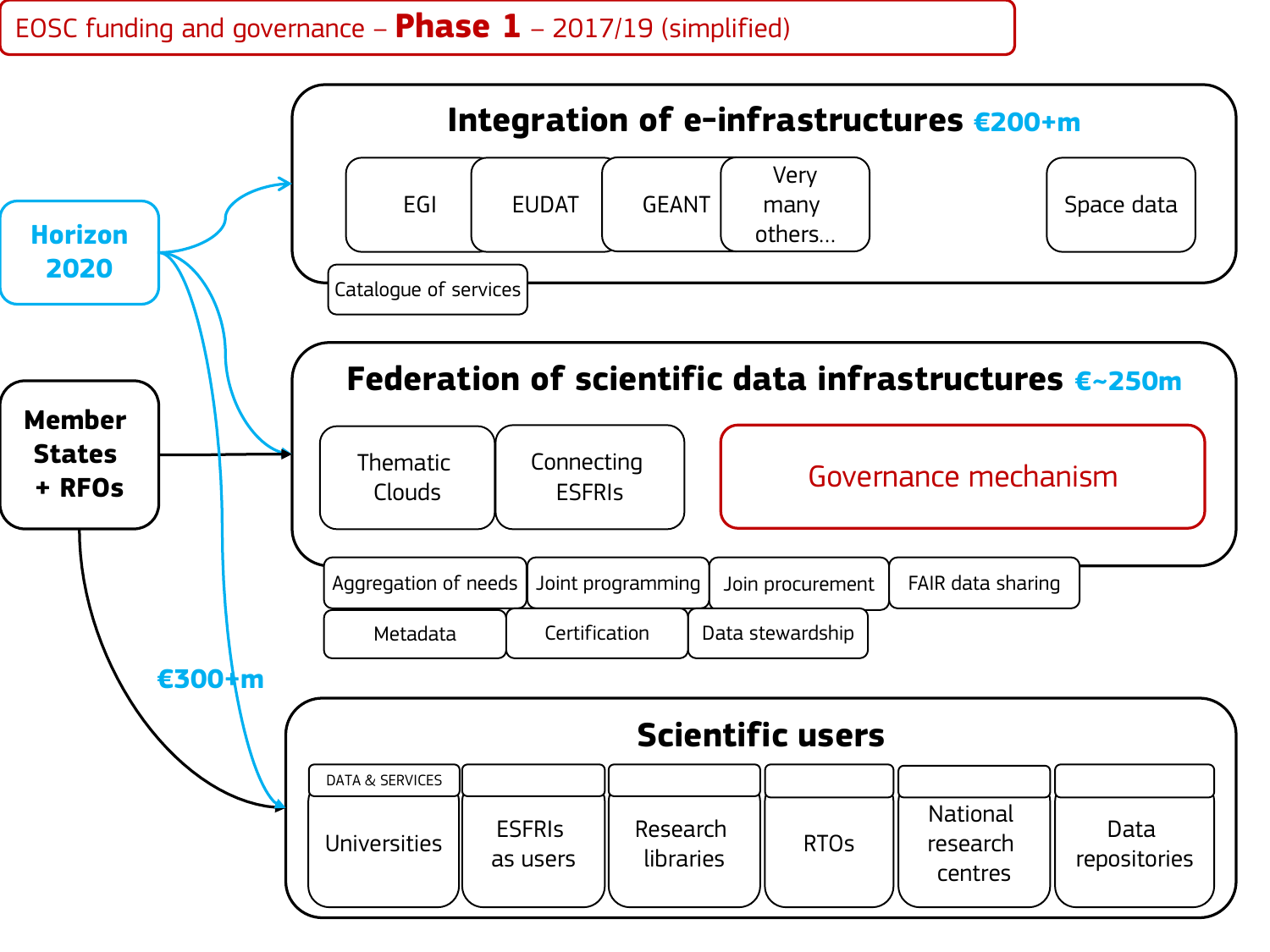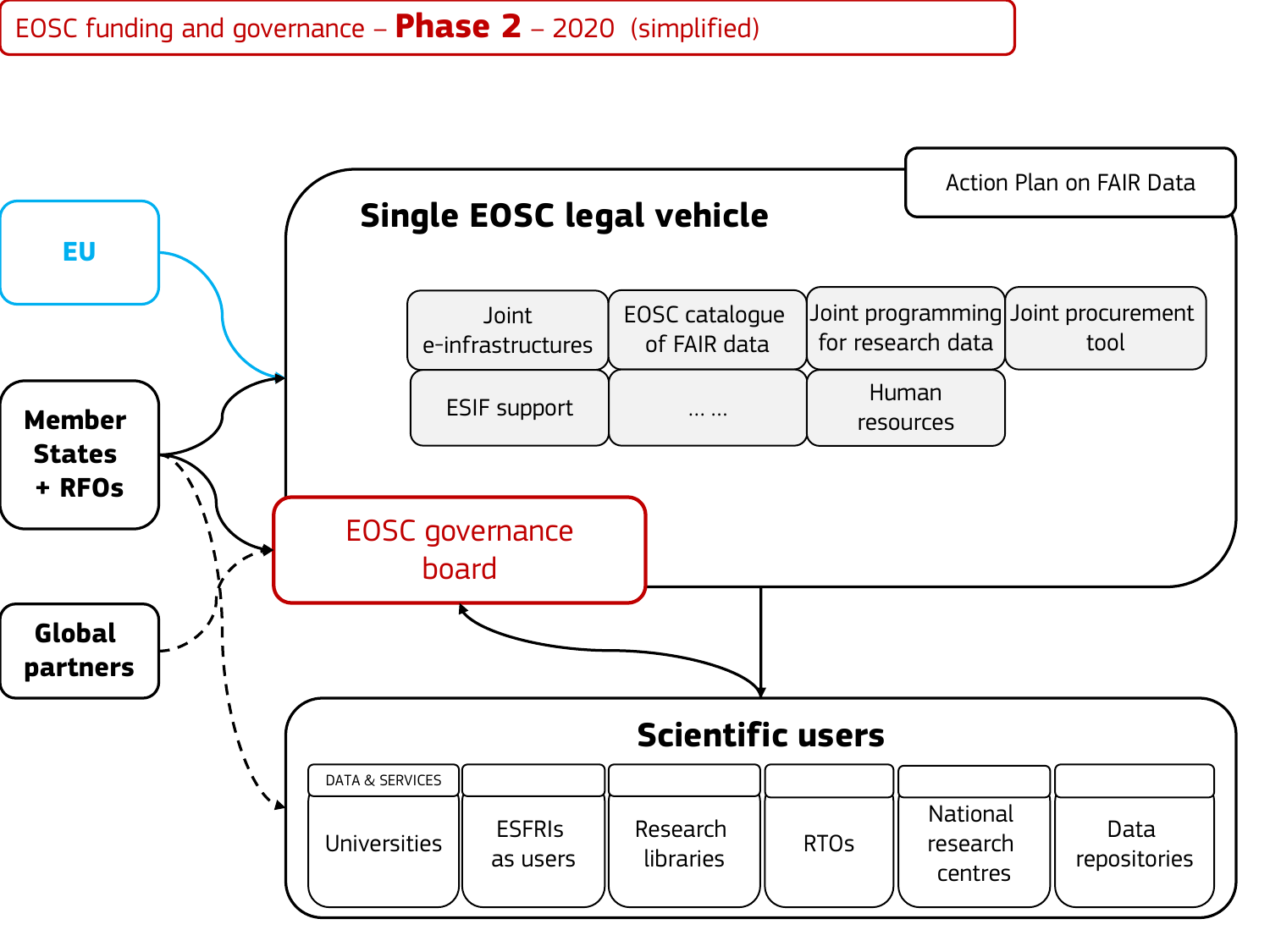

EOSCPilot project

- o To support the Commission in the first phase in the development of the European Open Science Cloud (EOSC).
- o WPs on
	- o Governance and Policy
	- o Science Demonstrators and Services
	- o Interoperability
	- o Skills
	- o Stakeholder Engagement

[http://cordis.europa.eu/project/rcn/207500\\_en.html](http://cordis.europa.eu/project/rcn/207500_en.html)

<http://www.eoscpilot.eu/>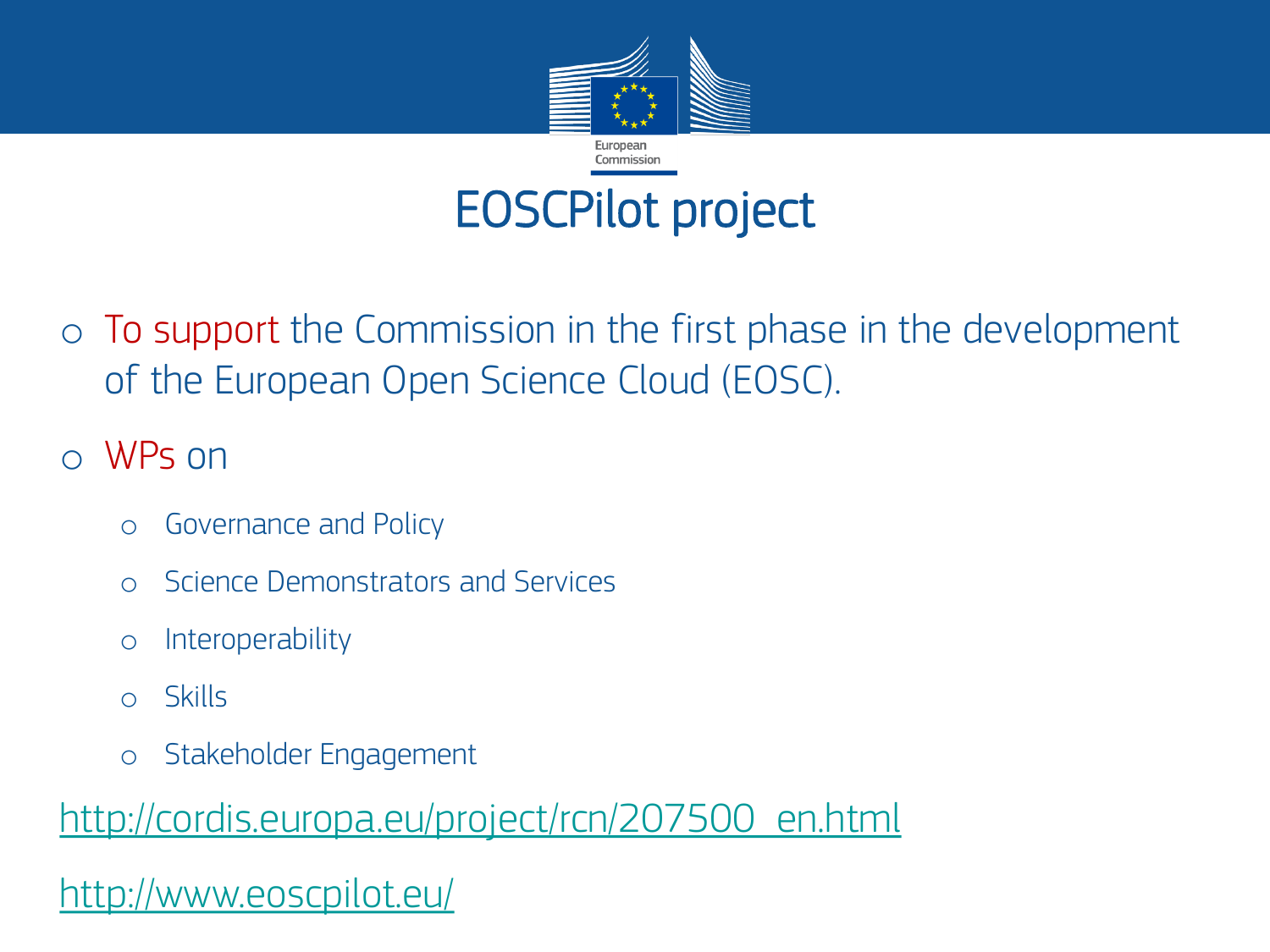

#### Roadmap for governance and funding

o October 2017

o 4 Layers – architecture, governance, funding, timeline

o 2 Phases of implementation

o EOSC Summit – June 2017

- o OSPP Opinion (TBA) Spring 2017
- o EOSCPilot outputs 2017-2018
- o HLEG EOSC and FAIR expert group inputs